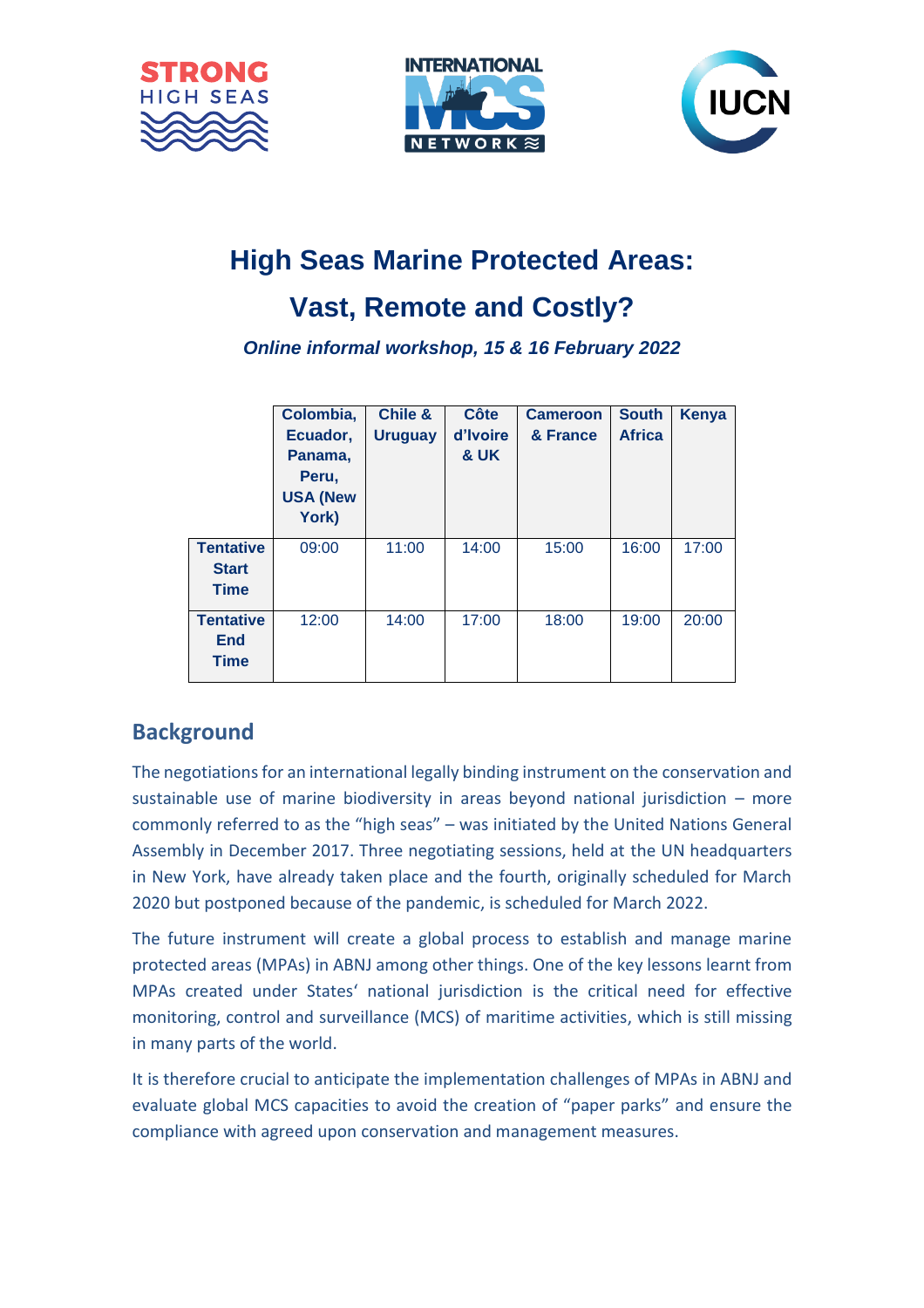

### **Objectives**

Organised by IDDRI in the context of the STRONG High Seas project, in cooperation with the International Monitoring, Control and Surveillance (IMCS) Network and the International Union for Conservation of Nature (IUCN), this online informal workshop will gather around 50 participants involved in BBNJ, MPA and MCS processes, including State representatives, MPA practitioners, scientists and representatives of international organisations and civil society.

This invite-only workshop will offer participants the opportunity to explore the diversity of MCS tools and assess the feasibility of their implementation in ABNJ to ensure the effective management of future MPAs. Lessons from existing large-scale MPAs will be drawn and participants will discuss opportunities to make the draft BBNJ treaty fit for MCS purposes.

### **Format**

The workshop will take place under Chatham House rules in English without interpretation. Each session will start by a presentation highlighting the main issues at stake and will be followed by an extensive, interactive discussion among participants. A workshop summary, highlighting identified key lessons learned and recommendations, will be published after the workshop.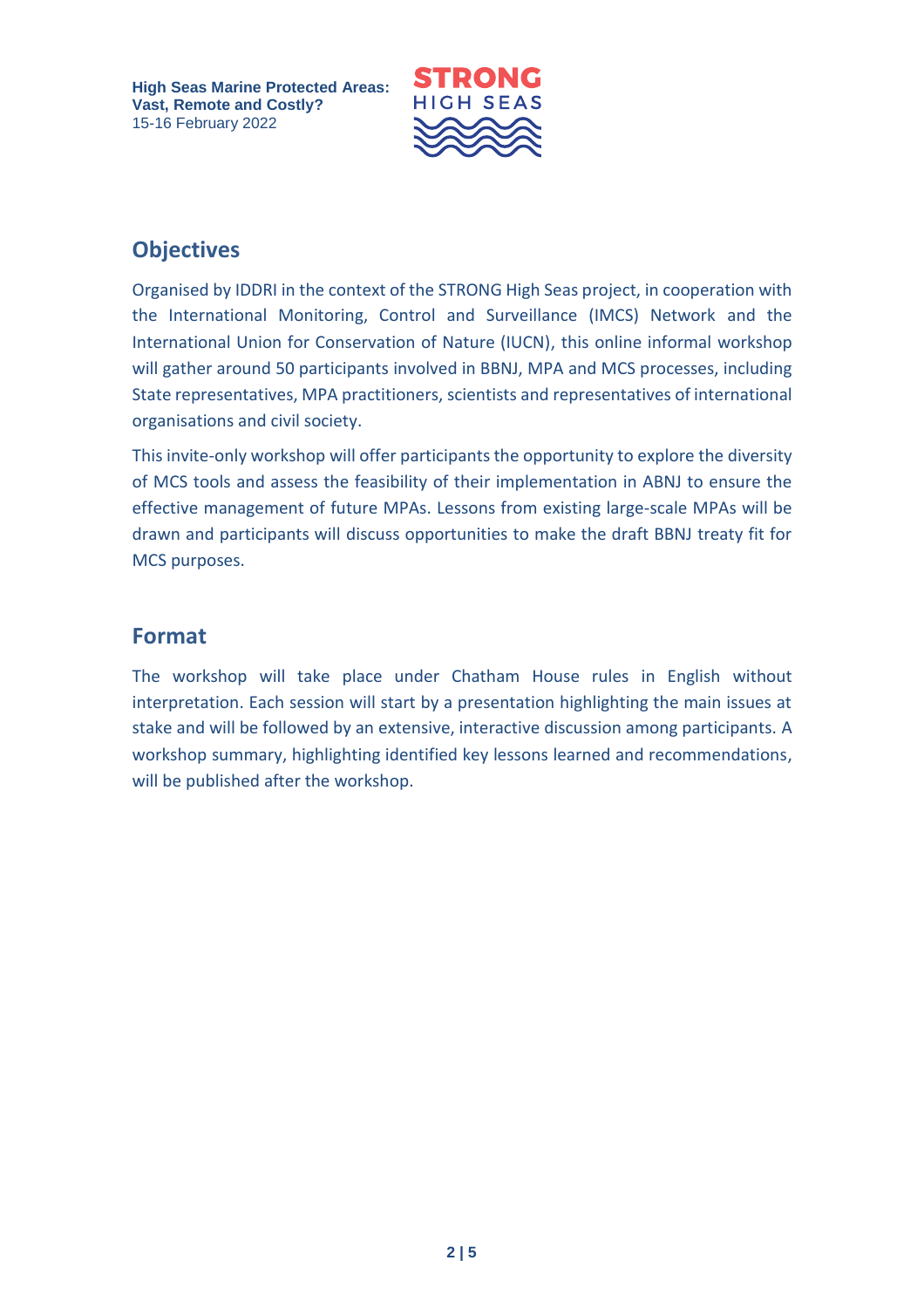

## **Draft Agenda**

#### **Day 1. Tuesday 15 February 2022, 15:00-18:00 (CET)**

| 14:45-15:00         | Online platform open for participants to login                         |  |  |
|---------------------|------------------------------------------------------------------------|--|--|
| $(15 \text{ mins})$ |                                                                        |  |  |
| 15:00-15:15         | Moderator introduces household rules                                   |  |  |
| $(15 \text{ mins})$ | Opening of the workshop by                                             |  |  |
|                     | Sébastien Treyer, Executive Director, IDDRI                            |  |  |
|                     | Minna Epps, Director, Global Marine and Polar<br>Programme, IUCN       |  |  |
|                     | Mark Young, Executive Director, International MCS                      |  |  |
|                     | <b>Network</b>                                                         |  |  |
|                     | Group picture                                                          |  |  |
| 15:15-16:30         | <b>Session 1: The multiple faces of MCS</b>                            |  |  |
| (1 hour and         | This session will explore the diversity of MCS tools, from traditional |  |  |
| 15 mins)            | instruments to the most recent technologies.                           |  |  |
| 16:30-16:45         | <b>Break</b>                                                           |  |  |
| $(15 \text{ mins})$ |                                                                        |  |  |
| 16:45-17:55         | Session 2: MCS in large-scale MPAs: how does it work, how much         |  |  |
| (1 hour and         | does it cost?                                                          |  |  |
| 10 mins)            | This session will draw lessons from existing large-scale MPAs and      |  |  |
|                     | explore the challenges and opportunities in terms of MCS.              |  |  |
| 17:55-18:00         | Key conclusions and closing remarks                                    |  |  |
| $(5 \text{ mins})$  |                                                                        |  |  |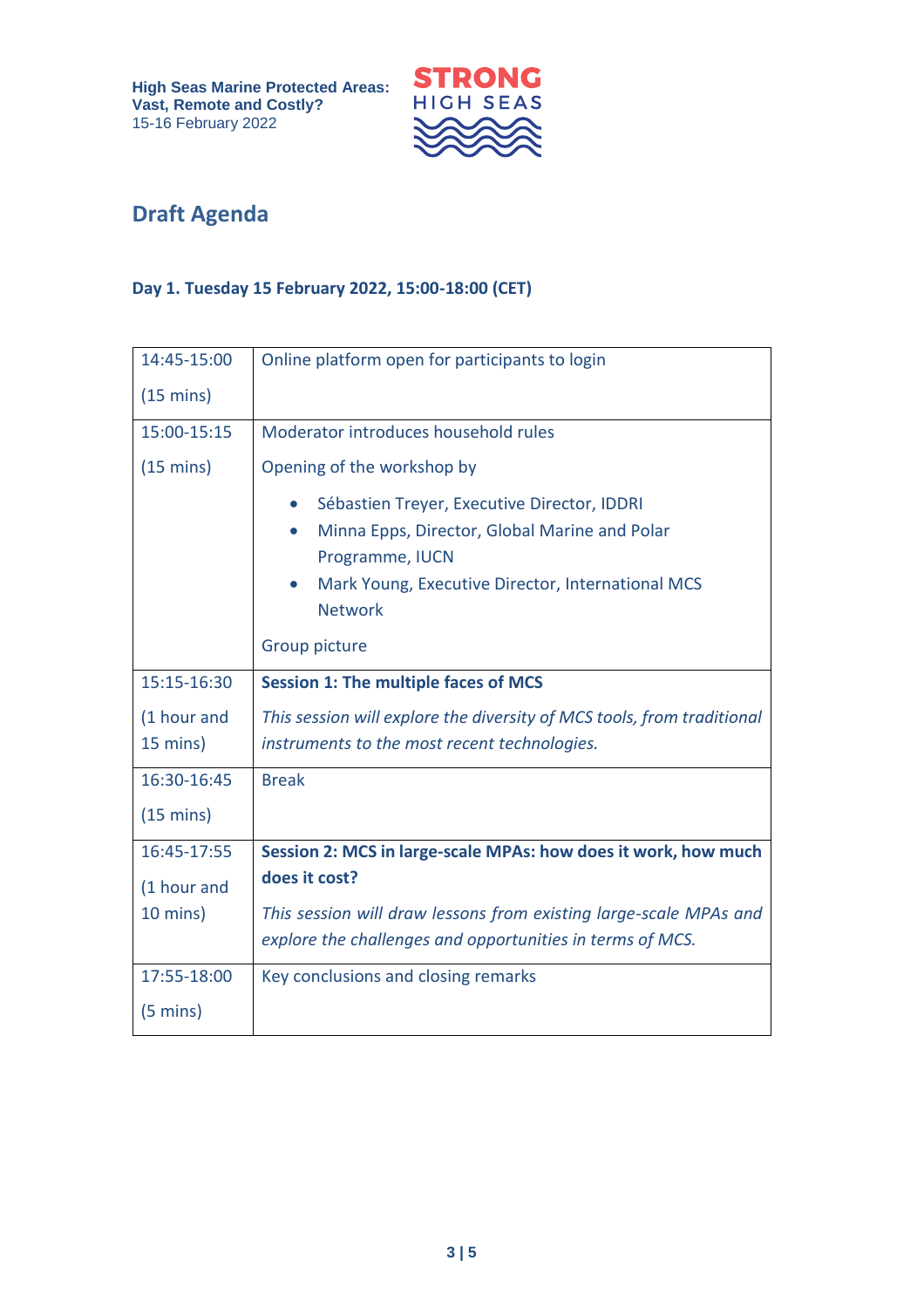

#### **Day 2. Wednesday 16 February 2022, 15:00-18:00 (CET)**

| 14:45-15:00         | Online platform open for participants to login                         |
|---------------------|------------------------------------------------------------------------|
| $(15 \text{ mins})$ |                                                                        |
| 15:00-15:10         | Welcome and introduction to day 2                                      |
| $(10 \text{ mins})$ |                                                                        |
| 15:10-16:15         | Session 2 (cont.): MCS in large-scale MPAs: how does it work, how      |
| (1 hour and 5       | much does it cost?                                                     |
| mins)               | This session will draw lessons from existing large-scale MPAs and      |
|                     | explore the challenges and opportunities in terms of MCS.              |
| 16:15-16:30         | <b>Break</b>                                                           |
| $(15 \text{ mins})$ |                                                                        |
| 16:30-17:00         | <b>Session 3: Opportunities and challenges to optimise MCS in ABNJ</b> |
| $(45 \text{ mins})$ | Based on the insights from sessions 1 and 2, participants will         |
|                     | discuss opportunities and challenges to strengthen MCS in ABNJ.        |
| 17:00-17:45         | Session 4. Making the draft BBNJ treaty fit for MCS purposes           |
| $(45 \text{ mins})$ | Participants will assess to what extent the draft BBNJ treaty can      |
|                     | improve MCS of MPAs in ABNJ.                                           |
| 17:45-18:00         | Key conclusions and closing remarks                                    |
| $(15 \text{ mins})$ |                                                                        |